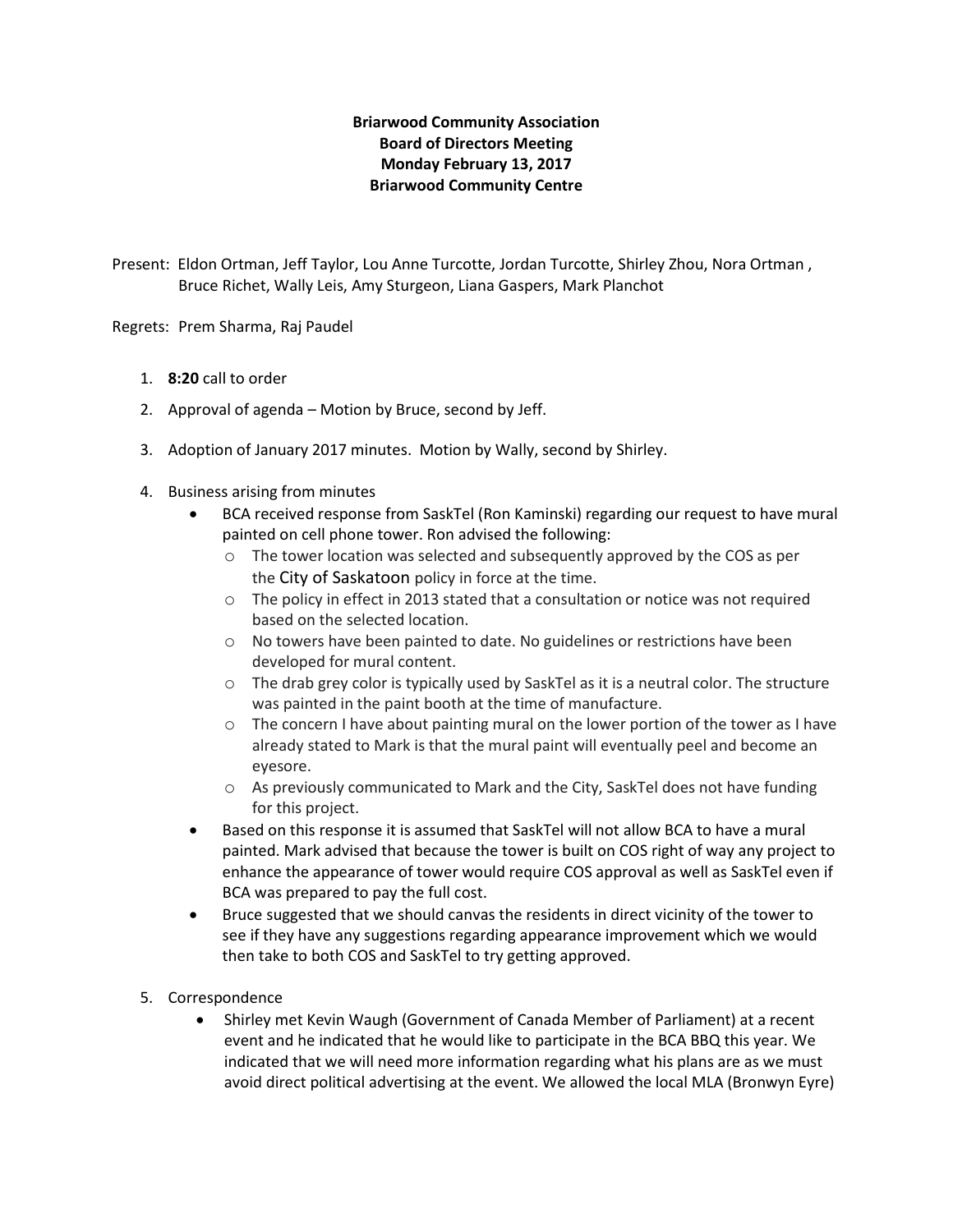to bring complementary coffee to the BBQ last year however that is the extent that we would allow. Kevin currently advertises in the BCA newsletter.

- Grade 8 student from Montgomery school would like to put up some bat boxes in Briarwood Park/Donna Birkmaier natural area. Request has been passed off to Mark who is currently investigating as it would require COS approval.
- Poster advertising Cameco Family Day Skating Party consider for newsletter? Likely that newsletter will come out too late.
- FitPark company soliciting interest in outdoor fitness equipment. Eldon has requested information package to see if it is something to be considered for Park Enhancement Grant but nothing received yet. Mark advised that COS facilities will review any requests. This type of project would be eligible for Parks Enhancement Grant however funds are extremely limited and this equipment can be quite expensive.
- 6. Community Consultant Report Mark Planchot
	- a) Report distributed previously:
		- Dates to remember (Strategic Planning Workshop Saturday March 11)
		- Information on Special Events Passport
		- Grants Update see page 4 for more details
		- Information on "Jane's Walk" on May 5-6.
		- WintercityYXE visit Saskatoon.ca/wintercityxye.
	- b) Mark provided additional information to Wally regarding his question about grass in naturalized areas.
- 7. Director Reports motions only
	- a) Eldon:

**Report for Month**: January 2017

**Follow-up from last month's meeting: None**

### **What did you do in the past month?**

- Additional planning for AGM
- Drafting content for February newsletter
- Outdoor Rink maintenance in Kirby's absence

### **What will you do in the upcoming months (Nov/Dec)?**

- Finalize content for newsletter, assist with development, printing and distribution
- Assistance with outdoor rink as required
- Finalize AGM speaker, begin updating presentation
- Assist in other areas as required

### **Motions required for meeting:**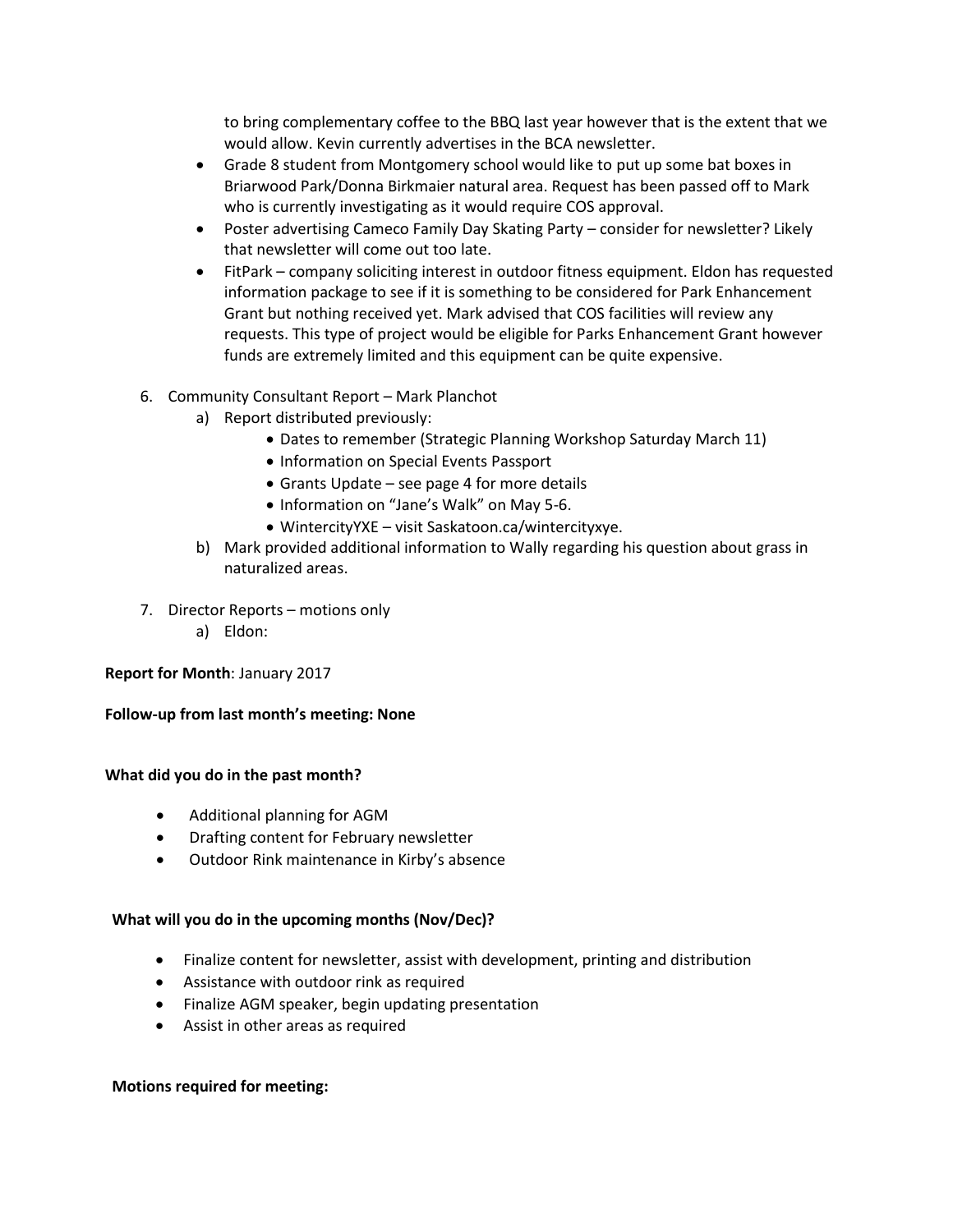- None, however Eldon advised that on the weekend prior to this meeting he looked after the outdoor rink as Kirby was away. Due to the snow on Friday night/Saturday morning he spent several hours blowing snow Saturday and a few hours on Sunday using the quad with blade and sweeper to clear pathways and ice surfaces. Kirby has indicated that he may not be able to look after the rink next winter due to some back issues. Given the amount of work required with the equipment we currently have Eldon feels the BCA needs to consider purchasing power equipment better suited to snow clearing and brushing and then dispose of current equipment.
- Eldon also advised that Chuck Miles donated a load of firewood for the rink and spent several hours on Saturday cutting and splitting the wood. Chuck also advised Eldon that he still looks after stocking the doggie pick up bags in the containers in Briarwood Park. He has received a large supply from COS.

## **Submitted by:** Eldon Ortman

b) Bruce:

## **Report for month of:** January 2017

### **Follow-up from last month's meeting:** Discussions with COS on various items

### **What did you do in the past months? :**

- Created new entrance sign inserts and changed messages as required.
- Attended COS Saskatoon 2020 presentations of strategic planning issues at City Hall on Jan 16
- Contacted Mayor's office with request for Mayor Clark to be "Guest Speaker" at BCA AGM. Waiting for further discussion with Mayor Clark and confirmation.

### **What will you do in the upcoming months? :**

Change signage as required for advertising upcoming activities.

### **Recommendations and rationale why (including financial implications)? Motions/ Issues/ concerns**

Motion: "That BCA form a committee OR appoint the Civics Director to solicit "Park Enhancement" ideas from the Board, research such ideas and then present a summary report to the BCA Board with recommendations to the next BCA meeting. A request will be made of the BCA Board to have the "chosen project" to be advanced to the COS through the "Park Enhancement Program Application" before March 31, 2017."

 $\circ$  Bruce will proceed with this project with assistance from Wally. Ideas from other BCA board members should be provided to Bruce as soon as possible along with as much information as possible regarding costs, etc.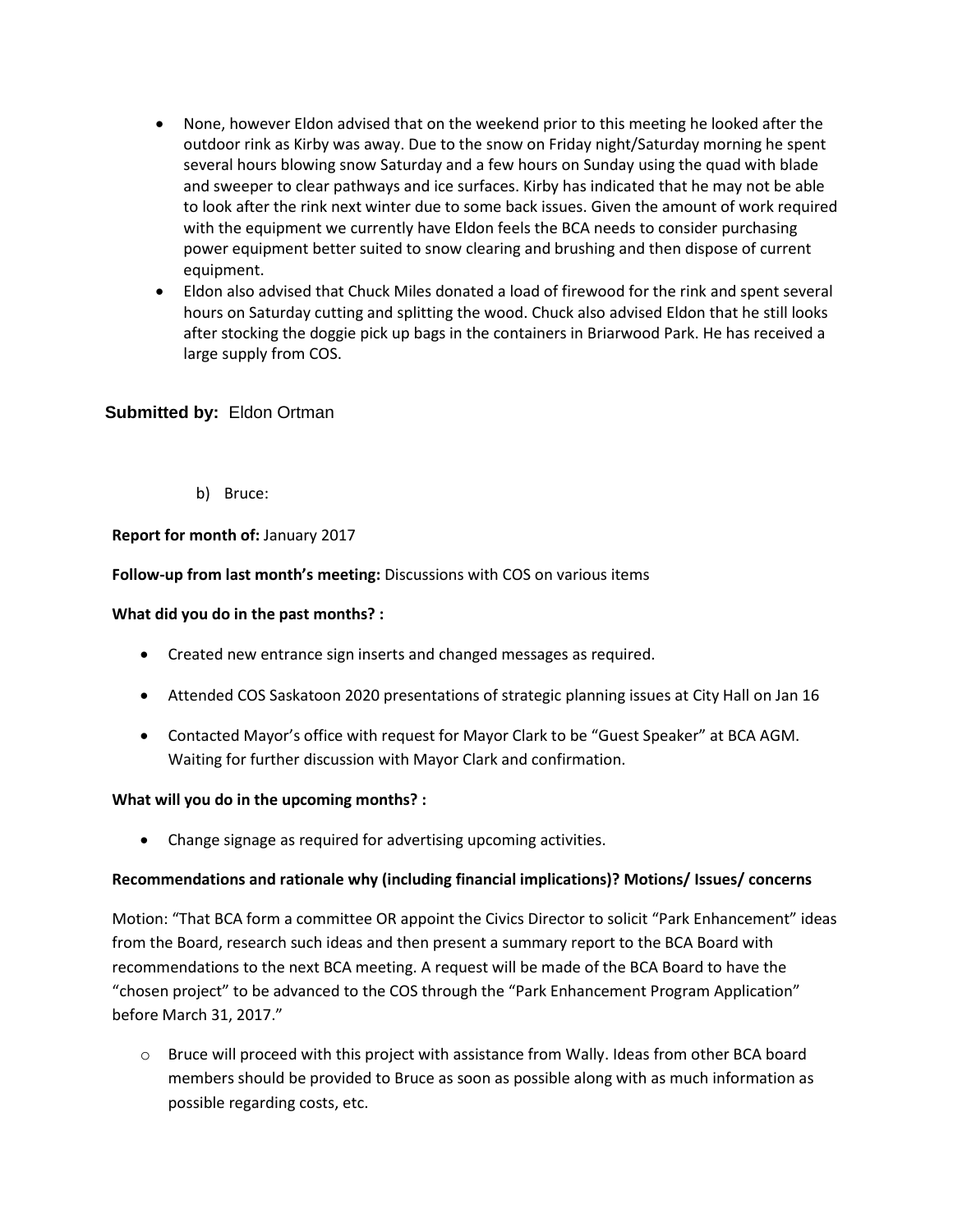c) Lou Anne:

## **Report for Month**: January

## **Number of rentals for the month –** 5

- o Eldon asked how the supplies that COS provided at end of last summer were holding out. Lou Anne advised that the only things she has had to pick up is garbage bags.
- $\circ$  Eldon suggested that we should acquire a couple of new tables as one of the tables being used is damaged and does not sit straight. Lou Anne will look after.
	- d) Jordan:

# **Report for Month**: January 2017

# **Follow-up from last month's meeting**: None

## **What did you do in the past month?**

- Post about rink on Facebook
- Update website
- Contacted BlackSun regarding website error
- Reply to emails regarding newsletter advertisement requests

# **What will you do in the upcoming months?**

- Work on February newsletter
- Continue updating website and making Facebook posts

## **Motions required for meeting:**

- I had a request from a member of Mirror Mirror YXE, a non profit organization wanting to advertise their free event "to spread hope and freedom from the negative effects of low self-esteem such as depression and anxiety." They wanted to know if there is any discount that we could give them for an ad space in our next newsletter.
- Issue was discussed. Decision was to offer smallest ad (business card) for free. If space is available we will offer ¼ page ad for price of business card.
	- e) Amy:
- Nothing to report
- f) Shirley: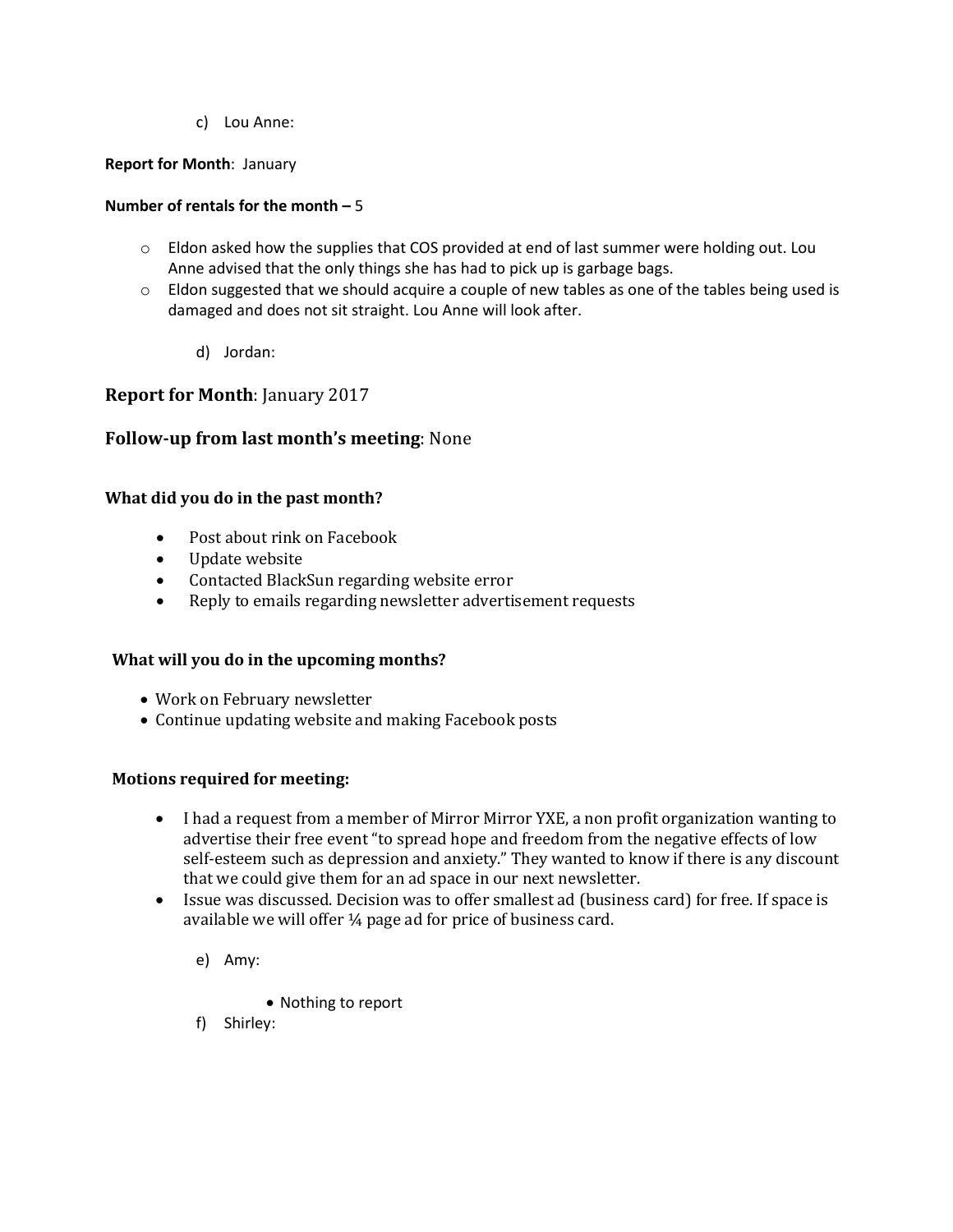# **Report for Month**: January 2017

# **Follow-up from last month's meeting:** N/A

# **What did you do in the past month?**

Completed and submitted the Sask Lotteries – Community Grant

# **What will you do in the upcoming month?**

• Complete the "Special Event Permit Application" for the annual BBQ

# **Motions required for meeting:**

- N/A
- Shirley asked how soon we should be booking entertainment for BBQ. Eldon advised that the bounce houses and Balloon Man should be booked as soon as possible to ensure available. Other entertainment can be confirmed closer to the date of BBQ (Sept 10).
	- g) Nora:
		- Regarding Indoor Programming, Nora made a motion to purchase new medicine balls at a cost of approximately \$400. Second by Amy. Passed.
		- Financials for 2016 were provided previously to BCA. Accounting information is currently with Chartered Professional Accountants and reviewed financial statements will be distributed once received back.
		- Further to November meeting, Nora recommended that some of the BCA funds should be moved out of the chequing account into either a savings account or short term investment or both. Either option would be insured under CDIC and therefore would not be at risk. Although interest rates are very low it would still provide some additional funds.
		- After group discussion Nora made a motion to invest \$20,000 in a fully redeemable GIC and \$10,000 in a two year GIC (redeemable on  $1<sup>st</sup>$  anniversary with no penalty if funds required). Second by Jeff. Passed.

## 8. Old Business

- a. Park Enhancement Grant
	- i. As discussed in Bruce's report, he will solicit and compile options
	- ii. Mark advised that deadline for submission is April 30 therefore we can present options at AGM for discussion
- b. New Soccer Coordinator
	- i. Liana Gaspers introduced as new Outdoor Sports Coordinator. She will formally stand for election to position at AGM but will commence in that roll immediately with direction from Carrie.